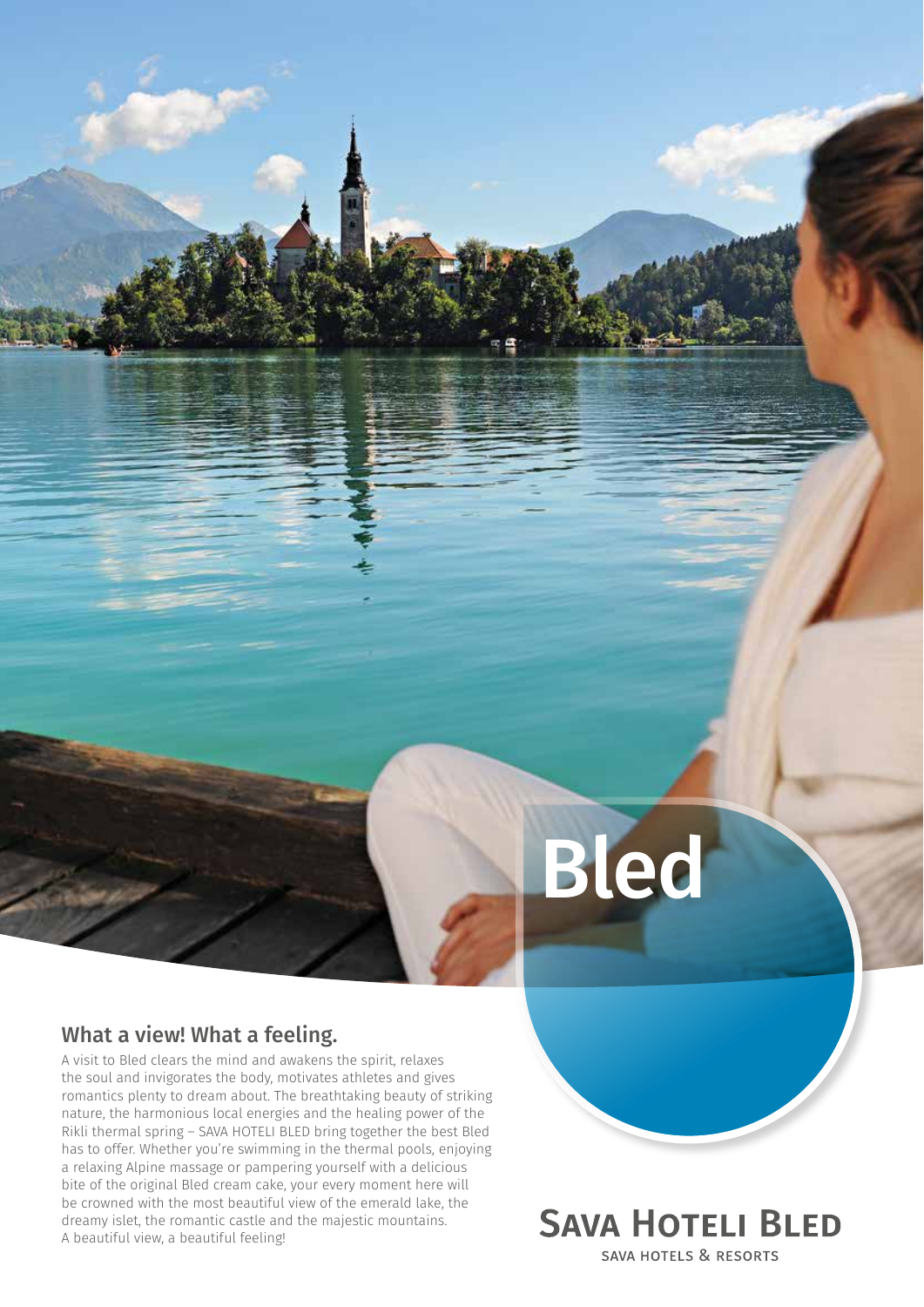# Events in Bled and surroundings

#### **WINTER**

- Biathlon on Pokljuka
- Merry December in Bled
- Winter swimming in the lake
- Vitranc Cup in Kranjska gora
- Ski jumping in Planica

#### **SUMMER**

- Alpine flowers festival in Bohinj
- Bled days and Bled night
- Ethno weekend in Bohinj
- Okarina ethno festival

#### **SPRING**

- Chocolate festival in Radovljica
- Rowing regatta
- Pottery festival in Radovljica
- The Month of daffodils
	- in Planina pod Golico
	- Medieval days at Bled castle

#### **FALL**

- Bled strategic forum • Vršič cycling race
- Hiking days in Bohinj
- 
- Traditional folk music festival • Steam train ride to St. Martin's feast in Goriška Brda



# An Elegant and Green Choice

- A resort with tradition and regular guests
- Unique accommodation (cycling, hiking, eco, family and conference hotels, camping and glamping)
- Accommodation on the lake shore
- A popular conference and protocol centre
- Professional hotel staff
- Some of Slovenia's finest chefs, members of the Slovenian culinary Olympic team and the award-winning barman
- Romantic background for complete relaxation





## The Most Beautiful Experiences in Bled

- Pletna boat trip to the island and the wishing bell
- Horse carriage ride to the Bled Castle with printing works and herb gallery
- Plunge in the cool lake in the summer, iceskate in the winter



### Follow Your Taste Buds

- Original Bled cream cake
- Traditional Slovenian gastronomy
- Fine wines and handmade chocolates
- Michelin-style gastronomy – the Sava Hoteli Bled hotel restaurants are managed by the chef who was in charge of Bled's Julijana Restaurant when it won the prestigious Michelin Plate award



# Sava Hoteli Bled